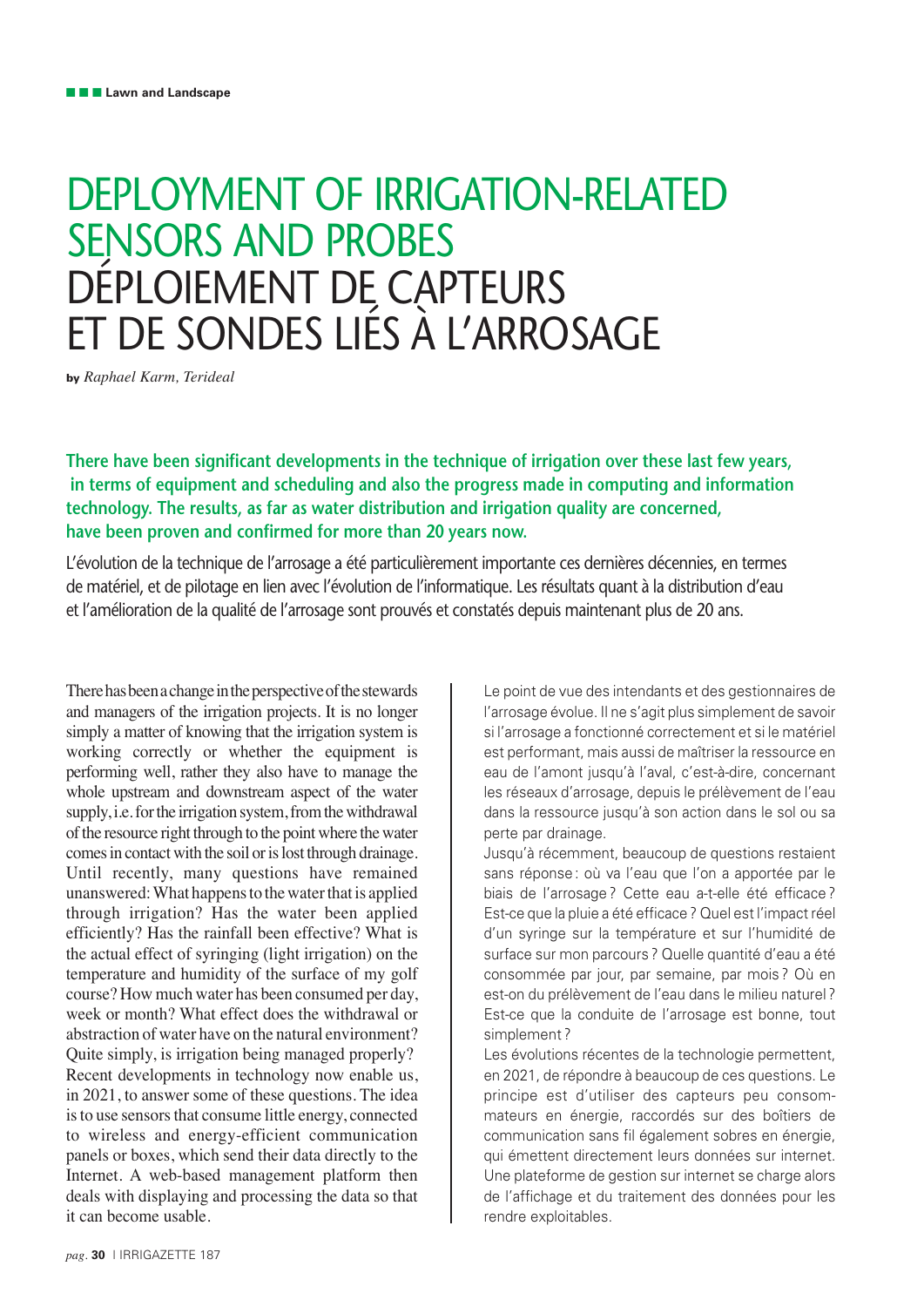

**precision rain gauge (at 0.2 mm here) capable of automatically retaining the information, and shutting down irrigation when one very precise threshold is reached; 2 modem antennas operating in 4G and allowing for the monitoring of a pumping station.**  Utilisation conjointe de plusieurs technologies :

pluviomètre classique d'espace-vert, à la précision très relative ; pluviomètre de précision (ici 0,2mm) capable de relever automatiquement les infos, et de couper l'arrosage selon 1 seuil très précis; 2 antennes de modem fonctionnant en 4G et permettant la supervision d'une station de pompage.

## **Here are the main uses that are widely operational and generally deployed:**

• Among **the "technical sensors",** the automatic reading of the meters not only allows for the volume of water passing through the meter to be recorded but it also provides an instantaneous estimate of the flow rate. The reading of the pressure in the system, as well as the water level in the ponds, the groundwater level in the boreholes, tanks, etc. are of particular value because they not only allow the user to know the level from a functional perspective and also enable him of her to know the soil water reserve expressed in terms of volume.

This latter aspect is typical of the connected objects technological revolution: taking a reading of the groundwater level of a borehole is nothing new, many elaborate pumping installations already have this type of sensor, but up to now they have required a sophisticated form of automation and a software to read the data, with the user even having to read the recorded values manually while on site. Nowadays, a sensor can transmit this information quite simply to an Internet platform, without any pre-programming and the user can independently manage the graphic or digital display.

#### **Voici les principaux usages qui sont aujourd'hui largement opérationnels et déployés :**

• Parmi **les capteurs « techniques »,** le relevé automatique de compteurs permet de lire le volume d'eau passé par un compteur, mais aussi le débit instantané estimé. Le relevé de la pression dans le réseau, mais aussi de la hauteur d'eau dans les bassins, les nappes de forages, les cuves etc. sont particulièrement appréciés car ils permettent non seulement de connaître le niveau d'un point de vue fonctionnel, mais aussi de connaître la réserve en eau exprimée en volume.

Ce dernier exemple est typique de la révolution qu'a apporté la technologie des objets connectés : lire le niveau d'une nappe d'un forage n'est pas une nouveauté, beaucoup d'installations de pompage élaborées disposent de ce type de sondes, mais elles nécessitaient jusqu'à présent un automate sophistiqué et un logiciel de lecture, voire obligeaient à un relevé manuel sur place des valeurs enregistrées. Aujourd'hui, un capteur peut transmettre assez simplement ces informations sur une plateforme internet, sans programmation avancée, et l'utilisateur peut gérer l'affichage graphique ou numérique de manière autonome !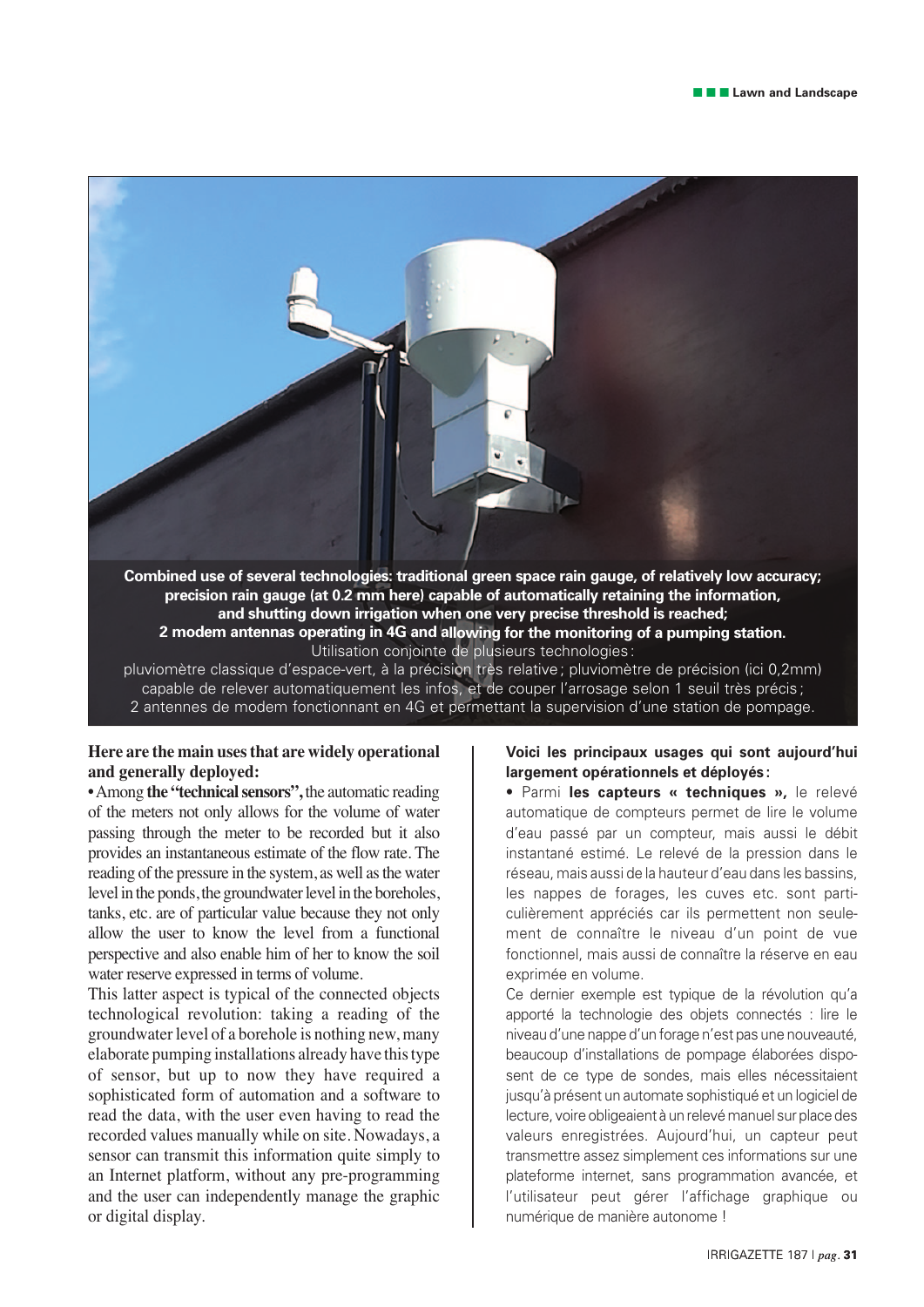We should also mention the sensors that allow the user to know the condition of the remote pumping installations, whether or not there are any faults, or information about the configuration of the meter that triggers certain devices with a trip counter (treatment, pumping-out, etc.).

**• The so-called « agronomic »** sensors relate to those that measure the moisture content of the turf or trees, and the temperature of the soil, etc. We should also mention, that, traditionally, they form a part of the weather station (solar radiation, humidity and air pressure, wind speed and direction).

The (soil) moisture sensor is one that must be installed in order to have a clear vision of the soil water status. The amount of information that can be supplied is endless, providing that the proper equipment is used. It is not enough to simply place a sensor or probe in the soil. The ideal solution is to measure the moisture at two or three depths in order to have an understanding of the movement of the water, the infiltration rate and ensuring that the soil water reserve in the zone where irrigation is applied is actually being replenished. Ideally, there should even be a sensor quite close to the surface, which provides information that lets the user know whether the water is really penetrating the soil. Sometimes, the results can be very surprising!

Being able to ascertain the temperature of the soil is also an irreplaceable asset, if it can be measured continuously and the data analysed.

One particular aspect of the rain gauges should be mentioned: the use and automatic reading of the precision rain gauges has opened the eyes of many irrigation managers with regard to the real effectiveness of the rainfall during the hot season, and this can be achieved via a sensor and a simple communication box used on an urban area or large site, such as a park, golf course or sports complex.

In the same way, it is now possible to incorporate into the traditional irrigation controllers certain rain gauges that measure the rainfall in real time (with an accuracy of around 0.2 mm), so as to be able to stop irrigation when a precisely defined threshold is reached (4.2 mm, for example). This is not the case with the traditional rain shut-off devices used on green spaces, where the level of precision is relative…

We can add less well-known sensors to this list, such as those that measure the salinity, pH, oxygen level in the water, etc., which are becoming more and more widely used.

**• The communications networks** provided by these sensors vary greatly, which means that, in theory, this allows for their deployment over a large area, such as a town, of sensors of all types with the quality of the data adapted to each individual need.

Il faut également citer les capteurs permettant de connaître l'état des installations de pompage éloignées, la présence ou l'absence de défaut, ou le compteur de déclenchement de certains appareils (traitement, relevage etc.).

• **Les capteurs dits « agronomiques** » concernent les sondes d'humidité du gazon, des arbres, de la température du sol, etc. Il faut ajouter les capteurs qui composent traditionnellement les stations météo (rayonnement solaire, humidité et pression de l'air, vitesse et direction du vent).

Les sondes d'humidité constituent un incontournable des sondes à installer pour avoir une vision claire du parcours de l'eau dans le sol. Les informations fournies sont innombrables, à condition d'utiliser le matériel adéquat. La mise en place d'une sonde dans le sol n'est pas suffisante. L'idéal est d'avoir deux ou trois profondeurs de mesure afin de connaître le cheminement de l'eau, la vitesse d'infiltration, la zone où l'eau apportée par l'arrosage est réellement stockée, etc. L'idéal est même d'avoir une sonde assez proche de la surface, qui donne l'information pour savoir si l'eau a réellement pénétré le sol. Les résultats sont parfois très surprenants !

La mesure de la température du sol est également un atout irremplaçable, si on peut la mesurer en continu et analyser les données.

Un point particulier sur les pluviomètres : l'utilisation et le relevé automatique de pluviomètres de précision a ouvert les yeux de beaucoup de gestionnaires d'arrosage sur l'efficacité réelle de la pluie durant la saison chaude, et cela à partir d'un capteur et d'un boîtier de communication relativement simple à déployer sur une agglomération ou un site étendu comme un parc, un golf, une plaine de sports.

De même, il est aujourd'hui possible de greffer certains pluviomètres qui comptent la pluie réelle (avec une précision de l'ordre de 0,2 mm) sur des programmateurs traditionnels d'arrosage, pour couper l'arrosage au-delà d'un seuil défini précisément (4,2 mm par exemple). Ce qui n'est pas le cas des pluviomètres de coupure traditionnellement utilisés en espaces-verts, dont la précision est très relative…

On peut ajouter à cette liste des capteurs moins connus, permettant de relever la salinité, le pH, le taux d'oxygène dans l'eau etc. qui sont de plus en plus employés.

• **Les réseaux de communications** empruntés par ces capteurs sont très divers; c'est ce qui permet, en théorie, le déploiement sur un large territoire comme une agglomération, de capteurs de tous types et de qualité de données adapté à chaque besoin.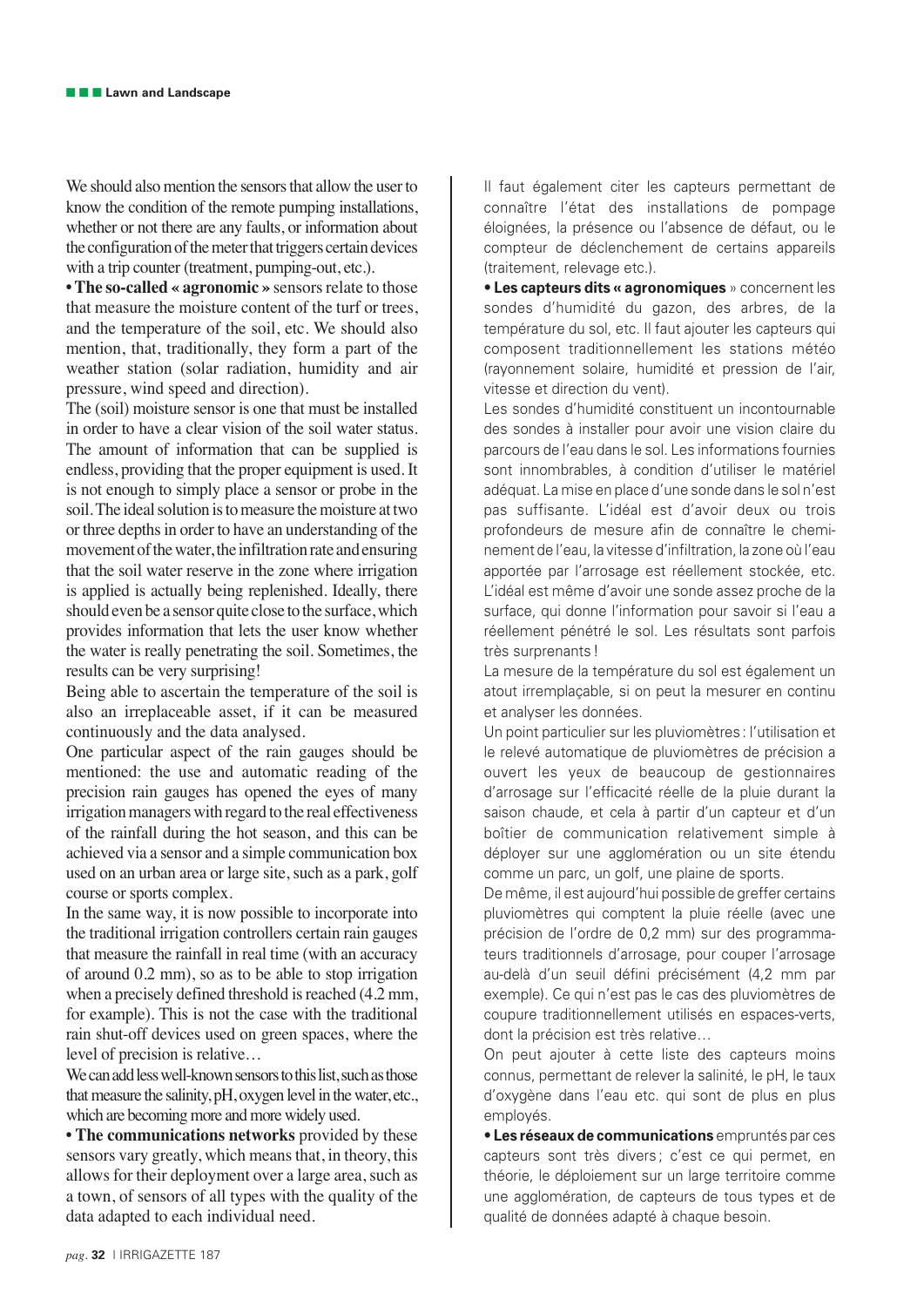Explanation: the low-energy sensors use low-power networks, such as Sigfox or the LoRaWan networks of certain telephone operators, even if the country's outlying or rural agricultural areas have poor coverage. The sensors are operated by batteries or even by solar energy and thus they are self-reliant for the duration of the irrigation season. The installations that require greater supervision use the 2G-3G-4G networks or even the affiliated networks (LTE, for example). The energy required for the use of these networks often prohibits the use of batterypowered sensors, so an electricity supply is required. However, it allows for large amounts of data to be sent and thus very precise information becomes available, sometimes almost within a second.

Explication : les capteurs peu gourmands en énergie utilisent les réseaux bas-débit comme Sigfox, ou les réseaux LoraWan de certains opérateurs téléphoniques, même si les zones isolées ou agricoles du territoire sont encore peu couvertes. Ces capteurs fonctionnent sur batterie ou pile, ou bien sur panneaux solaires et sont donc autonomes sur la durée d'une ou deux saisons d'arrosage. Les installations qui nécessitent une supervision plus poussée utilisent les réseau 2G-3G-4G, ou bien les réseaux affiliées (LTE par exemple). L'énergie nécessaire à l'usage de ces réseaux interdit souvent l'usage de capteurs sur batterie, il faut donc une alimentation électrique. Ils permettent en revanche l'envoi de données très nombreuses et donc de disposer d'informations précises, parfois à la seconde près.



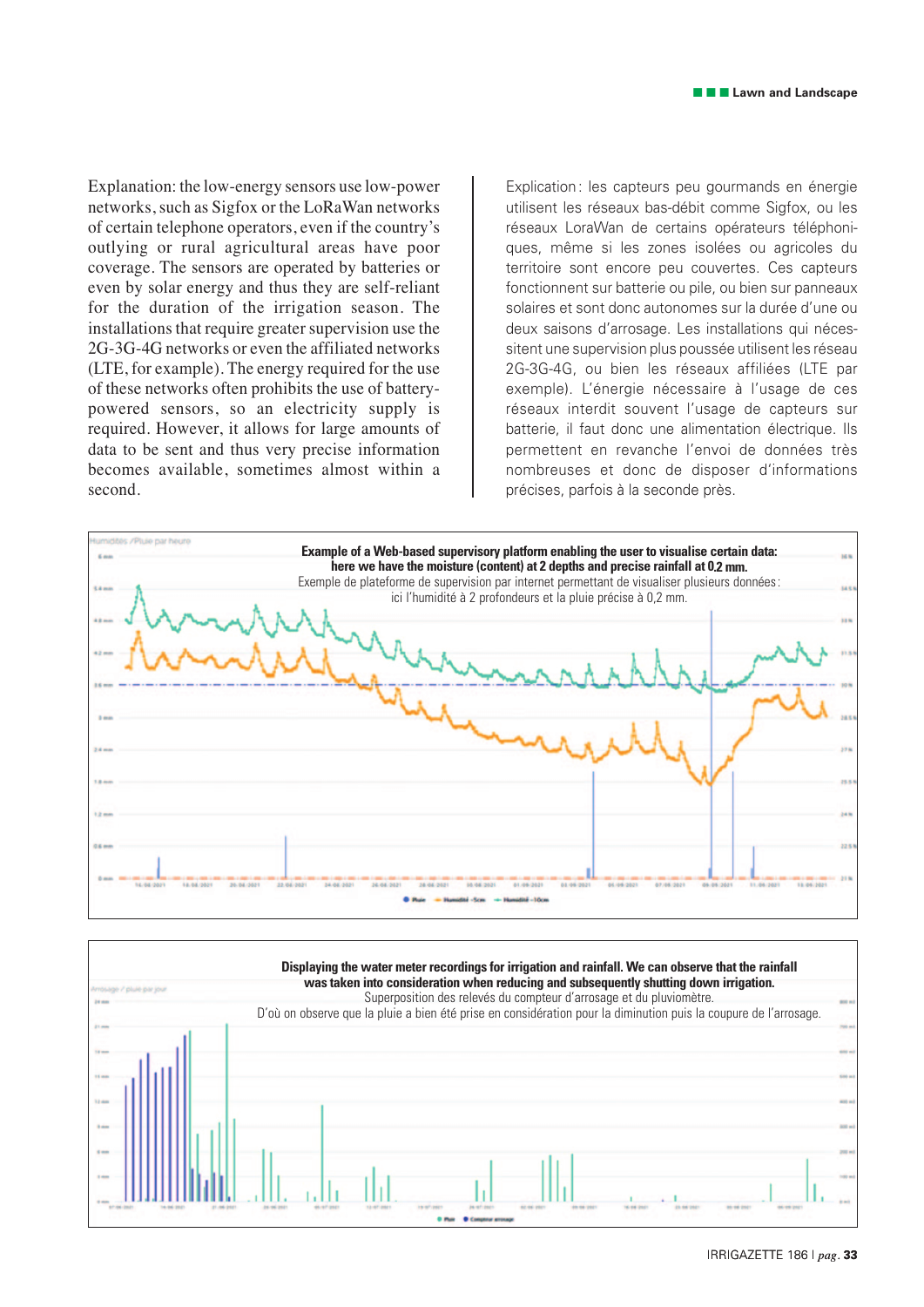|                                                                                                                                                                                                                                                                                                                                                                                                                                                                                                                                                                                   | 49318.7m3 535.1m3 1.2m3<br><b>COMO GALLANT</b> |                                                              |                                                                                                                                                                                                                                                                                                                                                                                                                                                                                                             |
|-----------------------------------------------------------------------------------------------------------------------------------------------------------------------------------------------------------------------------------------------------------------------------------------------------------------------------------------------------------------------------------------------------------------------------------------------------------------------------------------------------------------------------------------------------------------------------------|------------------------------------------------|--------------------------------------------------------------|-------------------------------------------------------------------------------------------------------------------------------------------------------------------------------------------------------------------------------------------------------------------------------------------------------------------------------------------------------------------------------------------------------------------------------------------------------------------------------------------------------------|
|                                                                                                                                                                                                                                                                                                                                                                                                                                                                                                                                                                                   | 49162.9m3 515.5m3                              | <b><i><u>My can pour pour</u></i></b><br>Pompe Jalle Arrêtée | veau d'eau puit<br>Notes la seba<br>2.39 mètres                                                                                                                                                                                                                                                                                                                                                                                                                                                             |
| Technical overview of the data: different water meters, data processed to be displayed as cumulative and daily figures.<br>Accurate indication of the water content of the (soil water) reserve and a direct interpretation of the action<br>or otherwise of electrical equipment (in this case, a pump).<br>Synthèse technique de données : différents compteurs d'eau, traitement des données pour affichage en cumulé et par jour. Indication précise<br>du niveau d'eau dans la réserve, et interprétation directe de l'action ou non d'un équipement électrique (ici pompe). |                                                |                                                              |                                                                                                                                                                                                                                                                                                                                                                                                                                                                                                             |
|                                                                                                                                                                                                                                                                                                                                                                                                                                                                                                                                                                                   |                                                |                                                              | Monitoring the groundwater level in the borehole: varying from 10 to 90 metres.<br>Recorded by a control board/box connected to batteries and installed in a very simple manner.<br>A pumping test has been recorded showing a slight lowering of the water table.<br>Suivi du niveau de nappe d'un forage,<br>variant de 10 à 90 mètres. Lecture par un boîtier<br>connecté à piles installé de manière très simple.<br>On lit même un essai de pompe ayant donné lieu<br>à un léger rabattement de nappe. |

an Marina and

• There should be a particular focus on **an Internet platform** that handles the data rapidly and with a good processing capacity. In fact, the sensors have relatively little on-board intelligence and the processing, reconciliation and displaying or read-out of the data is conducted entirely by the remote software.

Bearing in mind the constant development of the servers, communication networks and sensors, the platforms that manage these sensors are different from the software packages that traditionally manage the irrigation process (irrigation software or access to irrigation controllers, equipment that is now wellknown to the farmers). Once the data is transmitted to the Internet server, its display or read-out is entirely managed by the user. The display of historical data, subsequent data comparison and use of the measurements is completely free, from the moment the values are recorded at some point or another.

**• La plateforme internet** qui gère les données doit être particulièrement poussée en termes de rapidité et de capacité de traitement. En effet, les capteurs embarquent généralement assez peu d'intelligence, et le traitement, le recoupement et l'affichage des données est dévolu entièrement au logiciel distant.

Compte tenu de la constante évolution de ces serveurs, des réseaux de communication, des capteurs, les plateformes qui gèrent ces capteurs sont distinctes des logiciels permettant traditionnellement de gérer l'arrosage (logiciels d'arrosage ou d'accès aux programmateurs d'arrosage, matériel bien connu des exploitants désormais). Une fois les données transmises au serveur internet, leur affichage est géré entièrement par l'utilisateur. L'affichage de données anciennes, la comparaison de données après coup, l'exploitation des mesures est entièrement libre, à partir du moment où on a pu enregistrer des valeurs à un moment ou un autre.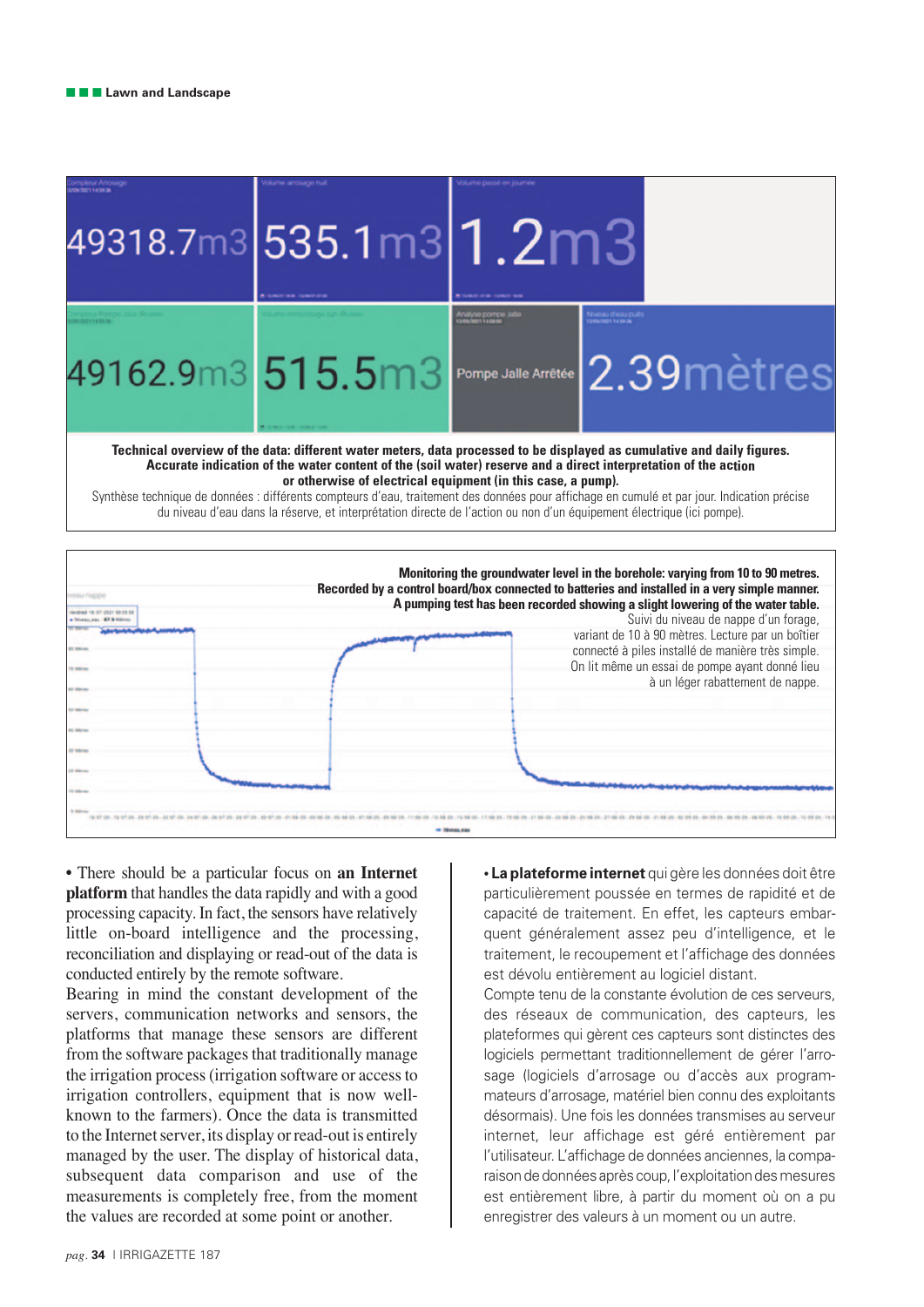The internet platform allows the user to compile and interpret the data in conjunction with the use of an irrigation system that will benefit from them.

It is the principle of assembling brick by brick: the user only needs to record the reading of one single sensor (the reading of the water meter or even the rainwater gauge), then complete the installation over time with the subsequent addition of more sensors.

### **Does the use of these tools represent a valuable contribution compared with the traditional form of irrigation management?**

The response is clearly positive. Reading the moistures sensors directly on site and recording the rainfall and temperature allows for the irrigation process to be thoroughly analysed. It becomes possible to define the soil water-holding capacity as well as the critical thresholds; confirm whether or not the rainfall is effective during the hot periods; reduce irrigation while being fully informed of the facts when the soil water reserve has reached full capacity and the plant's consumption is low. Having an analysis that provides information about the effectiveness of the irrigation scheduling (irrigating once or several times, early or late at night, in large or small amounts, etc.) is clearly an advantage, and this is directly due to the connected tools that have been available recently. This effectiveness coincides with the decline in the number of weather stations installed for use in irrigation, as they do not provide direct responses as far as the practice of irrigation is concerned.

Going beyond simple experiments, the managers who have these tools available have already substantially modified the way they irrigate since these sensors were installed. The method of irrigation used on the tramways, green spaces, sports fields and golf courses has changed significantly over the last few years as a result of these tools, insofar as there is less water used and irrigation is more efficient (less leaching of the soils, for example).

Despite these positive results, a certain number of points must be clarified. Understanding them will help to prevent the inconveniences related to a technology that is still flourishing and which leads to an array of solutions that could appear to be quite appealing but you must know how to separate the good from the bad. First of all we have the problem of compatibility. We have the open communication solutions, passing through the operated networks (supplied by the communication operators), or even solutions that use a private captive communication, often making use of a Gateway, which acts as an intermediary between the sensors and Internet, meaning that only the original manufacturer can provide the components and support required to keep the installation running.

La plateforme internet permet de compiler des données et de les interpréter, en lien avec l'usage de l'arrosage qui veut en être fait.

C'est le principe d'un assemblage par brique : on peut se contenter de lire 1 seul capteur (relevé de compteur ou bien de la pluie), puis de compléter son installation au fur et à mesure par l'ajout successif de capteurs.

#### **L'apport de ces outils constitue-t-il un apport intéressant, par rapport à la gestion traditionnelle de l'arrosage ?**

La réponse est clairement positive. La lecture de sondes d'humidité directement sur site, de relevés de pluie et de température permet une analyse poussée de l'arrosage. On peut définir la capacité de rétention du sol concerné, ainsi que des seuils critique, constater ou non l'efficacité de la pluie en période chaude, réduire l'arrosage en connaissance de cause lorsque le sol est plein et la consommation de la plante faible.

Avoir une analyse qui informe sur l'efficacité de la conduite de l'arrosage (arrosage en plusieurs fois ou une seule, tôt ou tard dans la nuit, en grand quantité ou très faible, etc.) est clairement un atout, qui est dû directement aux outils connectés disponibles depuis peu de temps.

Cette efficacité vient en rapport avec le déclin des installations de stations météo dédiées à l'arrosage, qui ne procurent pas de réponses directes concernant la pratique de l'arrosage.

Au-delà de simples expérimentations, les gestionnaires disposant de ces outils ont déjà fortement modifié leur manière d'arroser depuis la mise en place de ces sondes. L'arrosage des tramways, des espaces-verts, des terrains de sport, et des golfs a fortement évolué ces dernières années grâce à ces outils, dans le sens d'une diminution de la quantité d'eau utilisée et d'une meilleure efficacité (diminution du lessivage des sols par exemple).

En dépit de ces résultats positifs, un certain nombre de points sont à nuancer. Leur compréhension permet de s'éviter les désagréments liés à une technologie qui fourmille encore et qui donne lieu à un panel de solutions qui peuvent paraître séduisantes mais dans lesquelles il faut savoir faire un tri.

Tout d'abord se pose le problème de la compatibilité. Il existe des solutions de communication ouvertes, passant par des réseaux opérés (fournis par des opérateurs de communication), ou bien des solutions utilisation une communication privée, captive, faisant souvent usage d'une passerelle, ou d'une Gateway, qui sert d'intermédiaire entre les capteurs et le réseau internet, ce qui signifie que seul le fabricant d'origine pourra fournir les pièces et le support pour le maintien en fonctionnement de l'installation.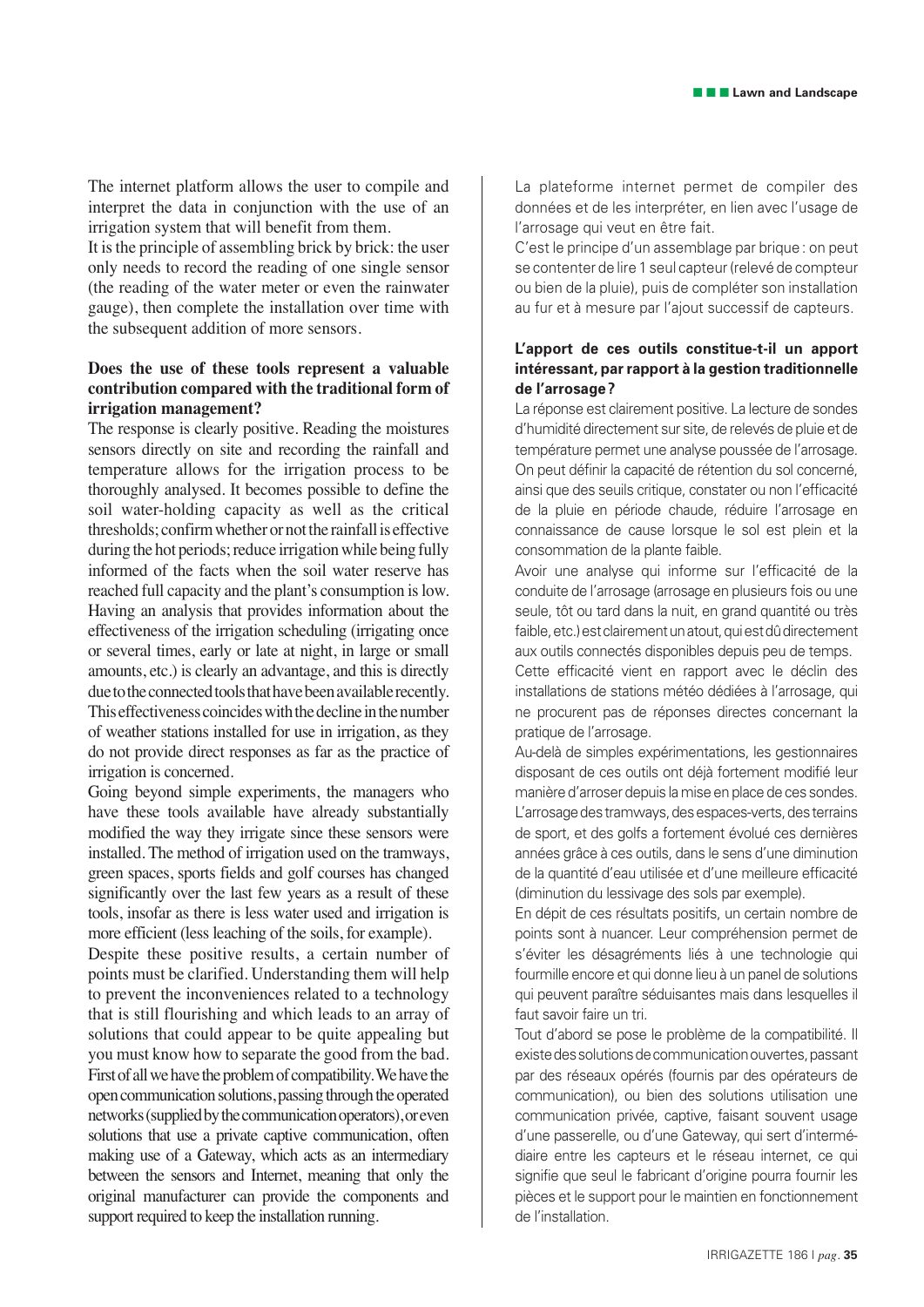

The compatibility of the sensors is also an issue. The modems must have connectivity with the industrial sensors, distributed by the manufacturers and easily replaceable by a similar modem produced by another manufacturer. Generally-speaking, the industrial products are preferable to the customised (made-to-measure) products, even though they may seem quite attractive.

Furthermore, the modems and other connected objects must have been specifically designed or adapted for irrigation. How many sensors or modems imported from a role for which they were adapted clearly do not work once they are installed in the irrigation systems. We have lost count of the number of sensors that exhaust their batteries by relaying information

during the winter period, when the irrigation system is shut down, or even those that cannot withstand the moisture caused by the presence of the sprinklers. Or even quite simply situations where a battery only allows for a report to be sent once a month, which is unacceptable for a whole irrigation season.



La compatibilité des capteurs est aussi un sujet. Il faut que les modems soient capables de lire des capteurs industriels, distribués par des fabricants et facilement remplaçables par un modèle similaire d'un autre fabricant (capteur de pression, compteur, sonde de niveau, sonde d'humidité, etc.). D'une manière générale, les produits industriels sont à préférer aux produits montés de manière artisanale, même si ceux-ci paraissent séduisants.

Par ailleurs, les modems et autres objets connectés doivent avoir été conçus ou adaptés spécifiquement pour l'arrosage. Combien de capteurs ou de modems importés d'un métier pour lequel ils étaient adaptés ne sont clairement pas opérationnels une fois mis en place sur des installations d'arrosage ! On ne compte plus le nombre de capteurs qui épuisent leur

batterie à remonter des informations durant la période hivernale, durant laquelle les réseaux d'arrosage sont à l'arrêt, ou bien qui ne supportent pas l'humidité liée à la présence d'arroseurs. Ou tout simplement dont la batterie n'autorise un report d'information qu'une fois par mois, ce qui est bien pauvre sur une saison d'arrosage !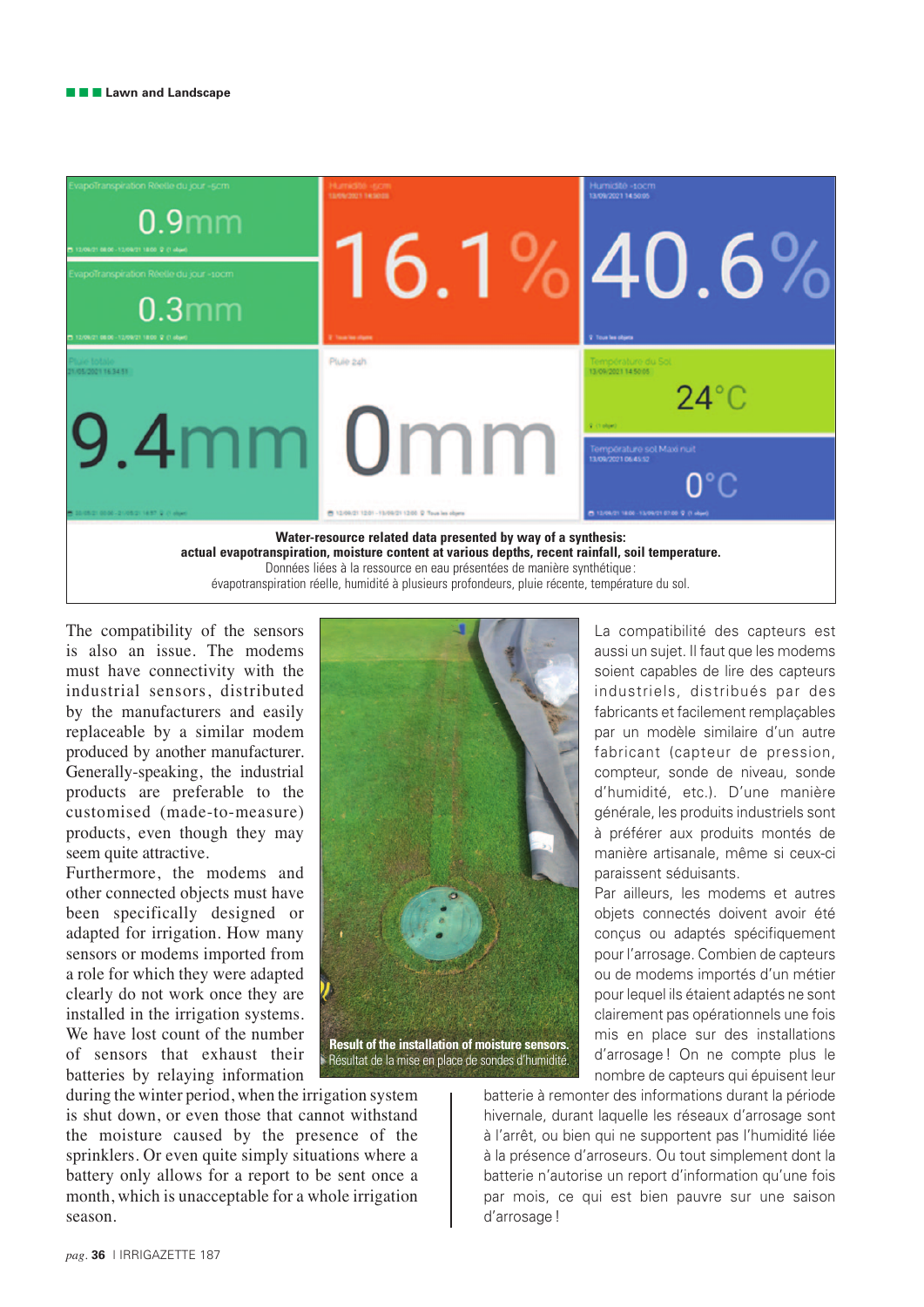We must also take into consideration the level of on-board intelligence of each sensor. It must be remembered that the more intelligence and advanced programming there is on board a sensor, the more costly it is to install and it is more complicated to keep it operational over time.

We must remember that wireless communication relies on a radio connection and that very frequently the information is lost. Thus, nothing beats reading the water meter visually in order to record the consumption. This does not call into question the automatic recording of a water meter, which offers some useful opportunities nevertheless, rather it is obvious that we have to be clearsighted enough, so as not to be disappointed with these tools. Furthermore, the positioning of the transmission boxes in the inspection chambers or valve boxes could significantly interfere with the transmission of the data, particularly in an urban environment. This is all the more the case for certain devices designed to be used by the gardeners (we are thinking of the battery-powered connected controllers) and the efficiency of the transmission obviously depends on the device being positioned properly.

In the same way, although the low-power networks are excellent for relaying the information collected by the sensors, two-way communication (sending a message or a command to a control board or box) becomes far more complicated. Even though, theoretically, the Sigfox and LoRaWan networks, for example, authorise several messages known as "downloads" per day, in reality, the technical complexity of sending the messages as well as the delays means that they are far from being 100% reliable. Controlling or managing the system is, therefore, possible but with a success rate that cannot be guaranteed and this must be taken into consideration.

Furthermore, it is important to recognise that the number of sensors to be used should be limited to the same site or the same manager. In fact, an analysis has to be conducted in order to be able to interpret the results. Then we have the task of adapting the programming to the irrigation system and sprinklers or the installation, after this analysis has been completed. Increasing the number of measurements and readings taken can often be counter-productive.

In the irrigation sector, the specialised software packages have performed particularly well for more than 20 years. Many solutions available on the connected sensors market for irrigation also purport to be able to schedule irrigation from software available on the Internet, which has a practical side, but we can see that the technological gap is immense when compared with traditional software. If the capacity of these new tools appears to be sufficient to manage Il faut aussi prendre en considération le niveau d'intelligence présent dans chaque capteur. Il faut rappeler que plus les capteurs embarquent d'intelligence et de programmation avancée, plus ils sont coûteux à installer et complexes à maintenir opérationnels dans le temps…

Il faut garder en tête que la communication sans fil se rapporte à de la radio, et qu'il arrive très fréquemment que des informations soient perdues. Ainsi, rien ne vaut un relevé visuel d'un compteur d'eau pour déclarer sa consommation. Cela ne remet pas en question le relevé automatique d'un compteur, qui apporte des tendances intéressantes malgré tout, mais, clairement, il faut rester lucide pour ne pas être déçus par ces outils. En outre, le positionnement des boîtiers émetteurs dans un regard peut perturber considérablement la transmission des données, surtout en milieu urbain. D'autant que certains appareils sont destinés à être manipulés par les jardiniers (on pense aux programmateurs à pile connectés), et l'efficacité de la transmission dépend clairement du bon repositionnement de l'appareil.

De même, autant les réseaux bas débit sont excellents pour faire remonter les informations recueillies par les capteurs, autant la communication bi-directionnelle (envoyer un message ou un ordre d'exécution à un boîtier connecté) est beaucoup plus compliquée. Même si, dans la théorie, les réseaux Sigfox et Lorawan par exemple autorisent plusieurs messages dits « descendants » par jour, dans la réalité, la complexité technique d'envoi des messages de même que les délais font qu'on est loin d'une fiabilité à 100 %. Faire du pilotage ou de la commande est donc possible, mais avec un taux de réussite qui n'est pas garanti et qu'il faut prendre en considération.

Par ailleurs, force est de constater que le nombre de capteurs à déployer doit rester limité sur un même site ou pour un même gestionnaire. En effet, l'interprétation des résultats demande un travail d'analyse. Puis un travail d'adaptation de la programmation de l'arrosage, d'adaptation des arroseurs, ou de l'installation, en conclusion de ce travail d'analyse. Multiplier les mesures est souvent contre-productif.

Dans le monde de l'arrosage, les logiciels spécialisés sont particulièrement performants depuis plus de 20 ans. Beaucoup de solutions proposées sur le marché des capteurs connectés pour l'arrosage prétendent également piloter l'arrosage à partir d'un logiciel disponible sur internet, ce qui a un côté pratique, mais dont on constate que le fossé technologique avec les logiciels traditionnels est immense. Si la capacité de ces nouveaux outils peut paraître suffisant pour gérer de l'arrosage restreint en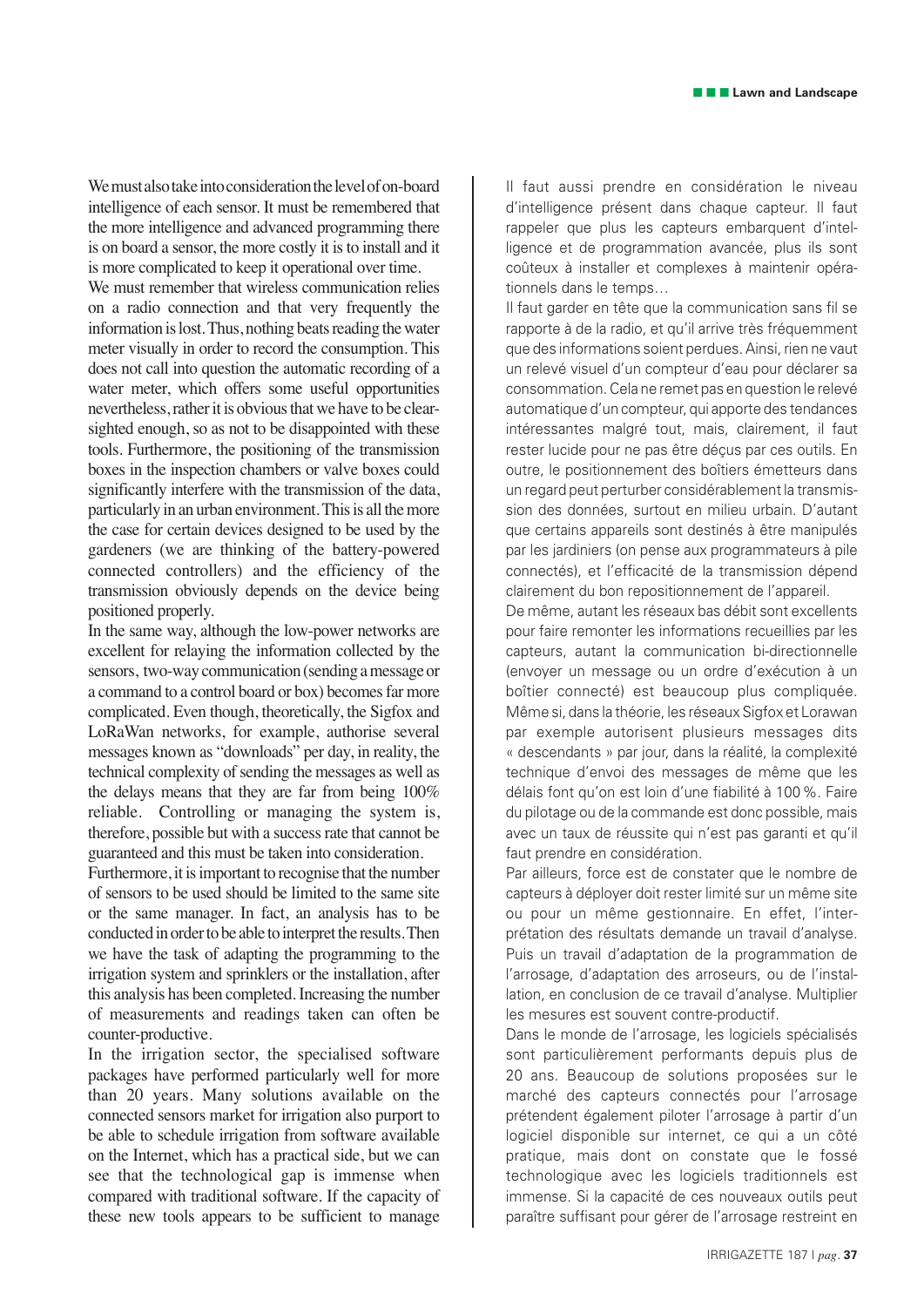

limited irrigation in green spaces, its use on sports fields or complex installations can still be challenging (especially if we compare it with the capacities of decoder-type controllers, which have been available on the marker for more than 15 years now). Or perhaps we will have to accept going back to a basic form of irrigation management, which would be the last straw for the products where technological modernisation has also become a reality.

We have seen in particular the introduction of fullyconnected irrigation controllers, uniquely connected, which are impossible to use without employing the internet server, remote communications and smartphone applications. Whereas all the renovations of the irrigation system over the last 10 years consists of installing controllers, which the gardeners or technicians in the field could use on site (even automatically reloading every evening the customised programmes decided at the highest level).

Lastly, the Holy Grail of full automated irrigation has not yet been achieved by the Internet-connected sensors. Analysing the soil moisture measurements in conjunction with irrigation and rainfall does not yet allow irrigation scheduling to be automatic. The most that can be achieved is to shut off the irrigation automatically when the situation is clear-cut (heavy rain or waterlogged soil). But this does not mean that the irrigation modulation can be adjusted to a tenth of a millimetre, as a serious greenkeeper would do... In fact, automatic irrigation scheduling does not actually exist. Finally, it should be remembered that wireless sensors are battery-operated (less frequently powered by a solar panel). Over these last few years, we have seen an explosion in the number of sensors scattered around different sites but which will soon need to be maintained, if only to replace the batteries!

espaces verts, son usage sur des terrains sportifs ou des installations complexes à gérer relève du défi (surtout si l'on compare avec les capacités d'un programmateur à décodeurs disponible sur le marché depuis plus de 15 ans maintenant). Ou alors, il faut accepter de revenir à une gestion de l'arrosage basique, ce qui est serait un comble pour des produits dont la modernité technologique est par ailleurs réelle.

On en vient notamment à constater la mise en place de programmateurs d'arrosage tout-connectés, uniquement connectés, dont il est impossible de se servir sans passer par le serveur internet, la communication à distance, et l'application smartphone. Alors que toutes les rénovations d'arrosage des 10 dernières années ont consisté à mettre en place des programmateurs dont les jardiniers et techniciens de terrain pouvaient faire usage in situ (quitte à recharger automatiquement chaque soir la programmation décidée à plus haut niveau).

Enfin, le graal de l'automatisation de l'arrosage n'a pas encore été trouvé par les capteurs connectés. L'analyse des mesures d'humidité dans le sol en lien avec l'arrosage et la pluie ne permet pas de piloter l'arrosage de manière automatique. Tout au plus parvient-on à couper l'arrosage de manière automatisée lorsque la situation est clairement lisible (pluie intense ou sol saturé d'eau). De là à ajuster la modulation de l'arrosage au dixième de millimètre comme le fait un intendant sérieux… En fait, le pilotage automatique de l'arrosage n'existe pas vraiment.

Enfin, il faut rappeler que les capteurs sans fils fonctionnent grâce à une batterie (plus rarement avec un panneau solaire). Ces dernières années ont vu l'explosion du nombre de capteurs, qui sont disséminés mais dont il faudra assurer la maintenance d'ici peu, ne serait-ce que pour remplacer les piles !